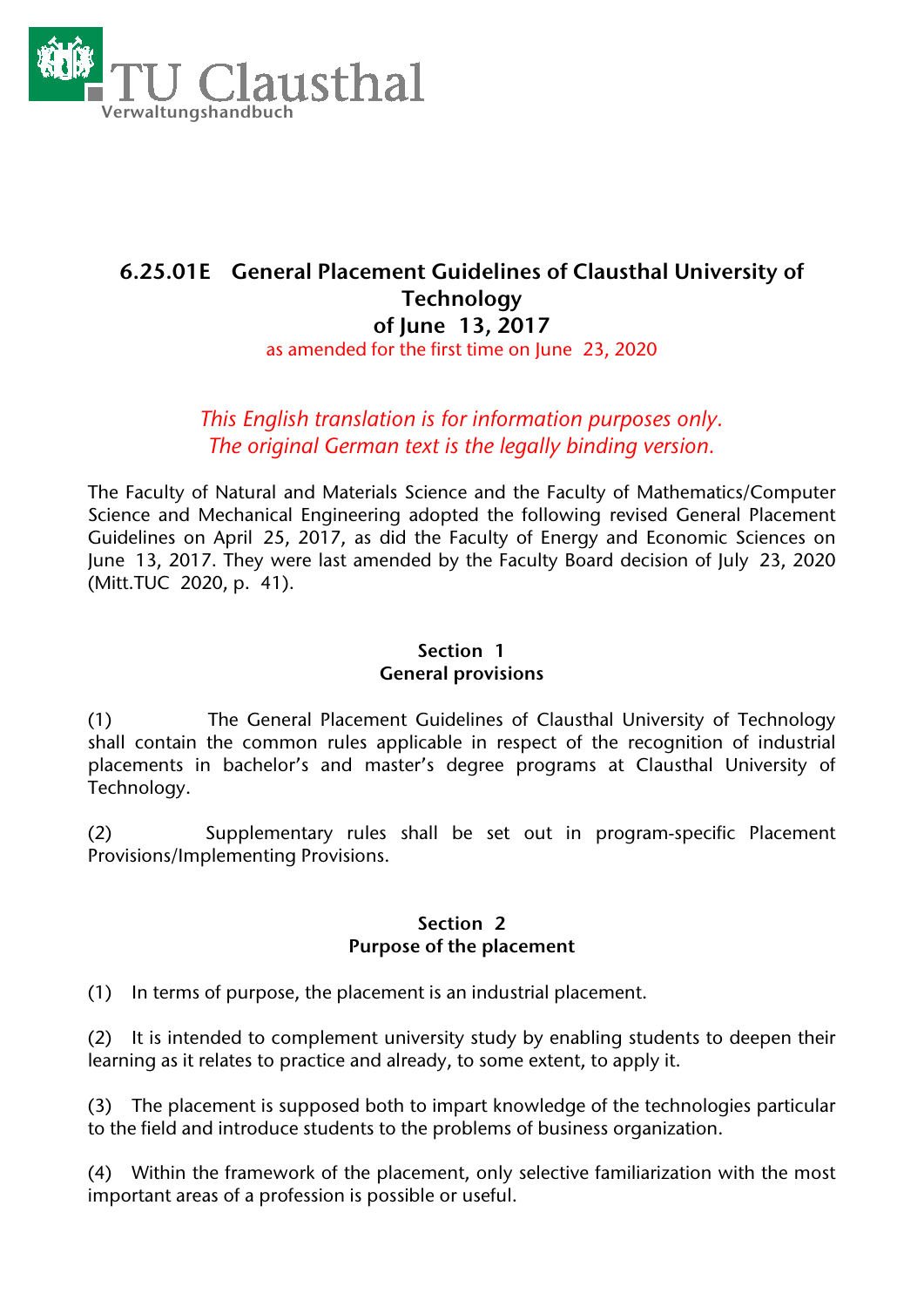(5) The essential objectives of the placement can be summarized as follows:

(a) It is intended as a chance for students to gain fundamental insights and skills in relation to the technicalities and/or management of a particular business and familiarize themselves with the assignments and workflows that are standard in different areas.

(b) Over the course of the placement, students are meant to gain an impression of a potential future place of work. This can create a basis for their decisions about the areas in which they intend to work in future. Finally, the contact and familiarity established between students and businesses in the context of the placement has the potential to generate early ties relating to future employment.

(6) Another essential aspect of the placement lies in comprehending the sociological side of a business's operations. The intention is for students to understand the business in which they are working as a social structure and learn about the relationship between management and staff in particular.

#### **Section 3 Duration and subject-related structure of the placement**

For the placement to be recognized, the student's activities during it must meet certain criteria. These are specified in program-specific Placement Provisions as supplementary rules to the General Placement Guidelines.

## **Section 4 Conduct of the placement**

(1) If a pre-study internship is required prior to enrollment, evidence of the completed internship should be submitted to the Industrial Placements Office for recognition. To obviate undue hardship, however, it is possible, upon application, to defer the pre-study internship. In these cases, the pre-study internship is to be completed within the first two semesters of the degree program. No credit points are awarded for the pre-study internship.

(2) If an industrial placement is prescribed by the relevant Implementing Provisions, credit points are awarded for its completion, and it is meant to take place during a semester break.

(3) To register for the bachelor's or master's thesis, a student must provide evidence for the whole placement.

(4) The prescribed number of weeks specified for the placement should be understood as a minimum. It is recommended that students undertake additional work experience in suitable businesses at their own initiative.

(5) It is possible to divide the placement among various businesses. However, each period at one business should comprise at least two consecutive weeks.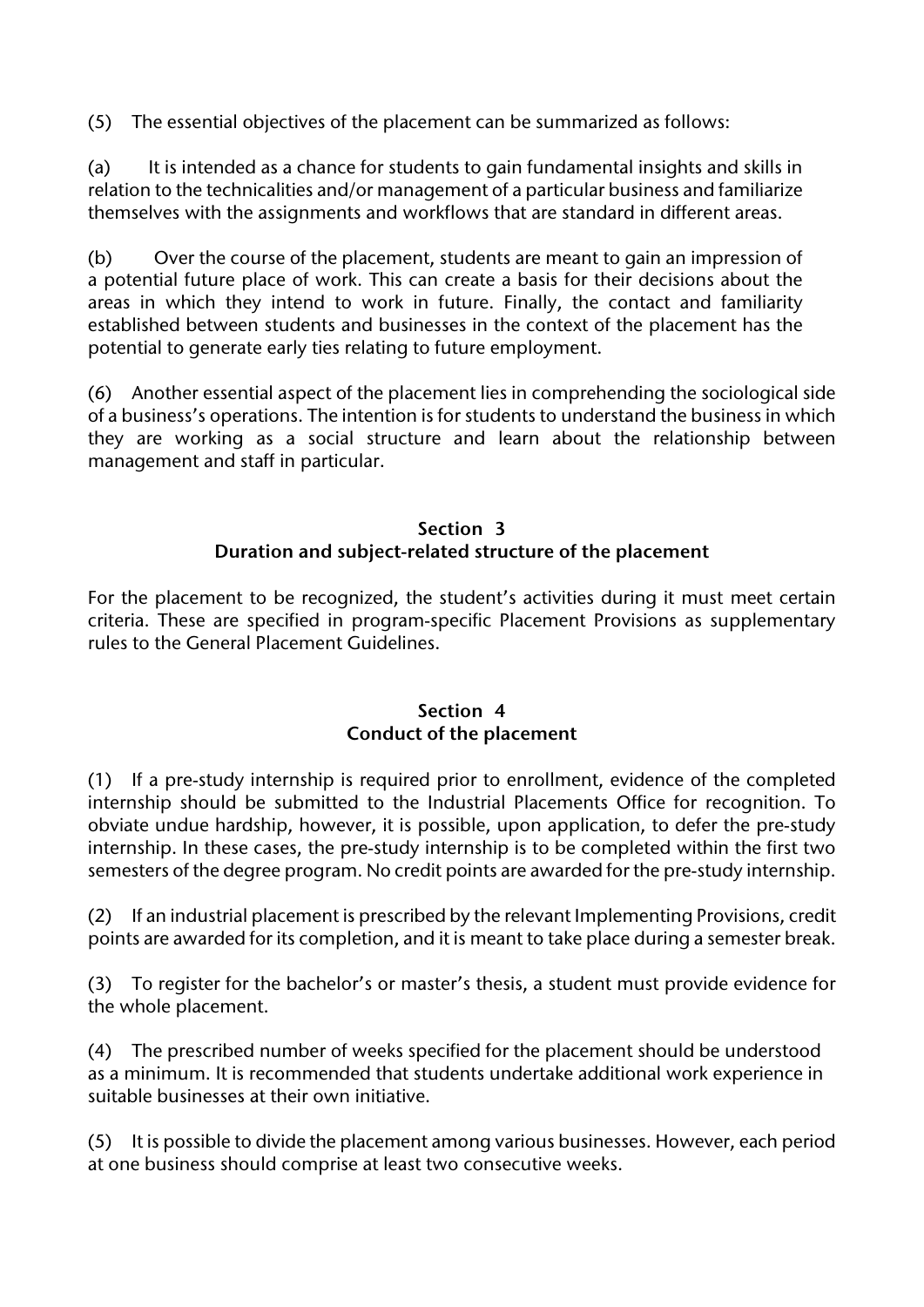- (6) The placement can, in whole or in part, be undertaken abroad.
- (7) No exemption from the prescribed work experience is possible.

#### **Section 5 Placement abroad**

(1) Undertaking work experience abroad is recommended, but the placement must correspond to the subject-related terms of the relevant program-specific Placement Provisions and to the stipulations of the General Placement Guidelines.

(2) For a placement abroad, the report can be written in English or, in liaison with the Industrial Placements Office, in another language. If the certificate is not in German, English, or another language agreed with the Industrial Placements Office, it must be accompanied by a certified translation.

(3) The International Office section of the International Center Clausthal, among other channels, puts students in touch with potential placements. It also provides advice about funding options (e.g. within the IAESTE program). Advice about funding for placements abroad under the Erasmus+ program is provided by the TU Clausthal Industrial Placements Office.

### **Section 6 Reporting**

(1) Reports should be produced pertaining to the entire duration of a pre-study internship or industrial placement. To apply for recognition, the reports should be sent to the Industrial Placements Office online (as PDF attachments sent by email to praktikantenamt@tu-clausthal.de).

(2) As they are intended to serve as practice in the presentation of technical and disciplinespecific content, the reports must be written by the student him or herself. They can describe workflows, facilities, tools, etc. and contain notes on the student's experiences carrying out his or her tasks, unless such information would be subject to the confidentiality regulations of the business in question.

(3) The reports must describe the student's own activities, observations, and findings. General descriptions not directly related to the student's own activities (e.g. text copied from textbooks or other placement reports) will not be recognized. As in a technical report, the aim should be concise and incisive description, and students should make use of the possibilities of visual depiction in the form of their own sketches, shop drawings, diagrams, etc. External material, brochures, and the like should not be used. Images and text from other sources must be marked as such in every instance (naming of sources).

(4) A placement report is supposed to take one of the following forms:

a brief description of the business or the part of the business in which the student was occupied,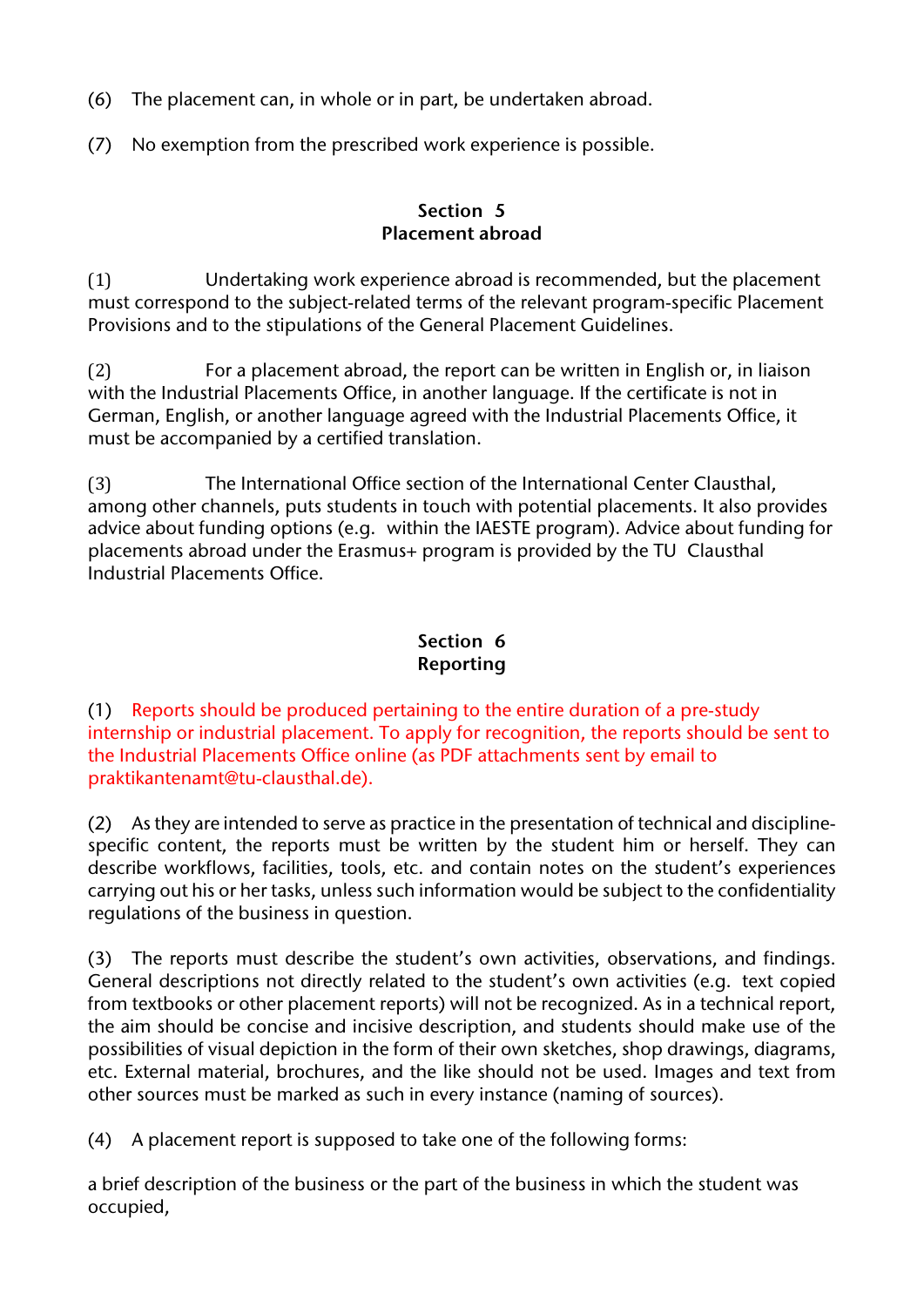a weekly report (on selected tasks within one part of the placement),

or

a project report (a comprehensive report on whole elements of the placement).

If the business allows, reports already written for the business in the context of the placement can be used for this.

- (5) The overall report should have a minimum length of one A4 page per week.
- (6) It is recommended to apply the following criteria:
- a maximum font size of 12,
- line spacing of 1.5, and
- a justified text format.

(7) Notwithstanding the special provisions specified in section 10 below, all reports must be signed off by the person within the business who is charged with supervising the placement, giving his or her name and the date and using the company stamp. The declaration/confirmation of placement report as read (model provided in Annex 4) can be used for this.

### **Section 7 Confidentiality regulations**

(1) The Industrial Placements Office has no interest in reusing the processes and findings described in the reports and commits itself to treat the contents of the placement reports submitted as confidential.

(2) If the company hosting the placement requires it, the student will have an obligation to adhere to its confidentiality regulations. To that end, he or she can leave out or change the genuine findings and/or replace the processes with similar examples.

(3) The task assigned to the student must nonetheless be clearly recognizable and understandable despite adherence to the confidentiality regulations (in terms of the starting point, process, objectives, etc.), and the report must also be no less extensive as a result of that adherence.

#### **Section 8 Placement certificate**

(1) Alongside the reports, an application for recognition of a placement requires a certificate or other written attestation from the company about the student's activities during the placement. The Industrial Placements Office receives the certificate or attestation online (as a PDF attachment sent by email to praktikantenamt@tuclausthal.de).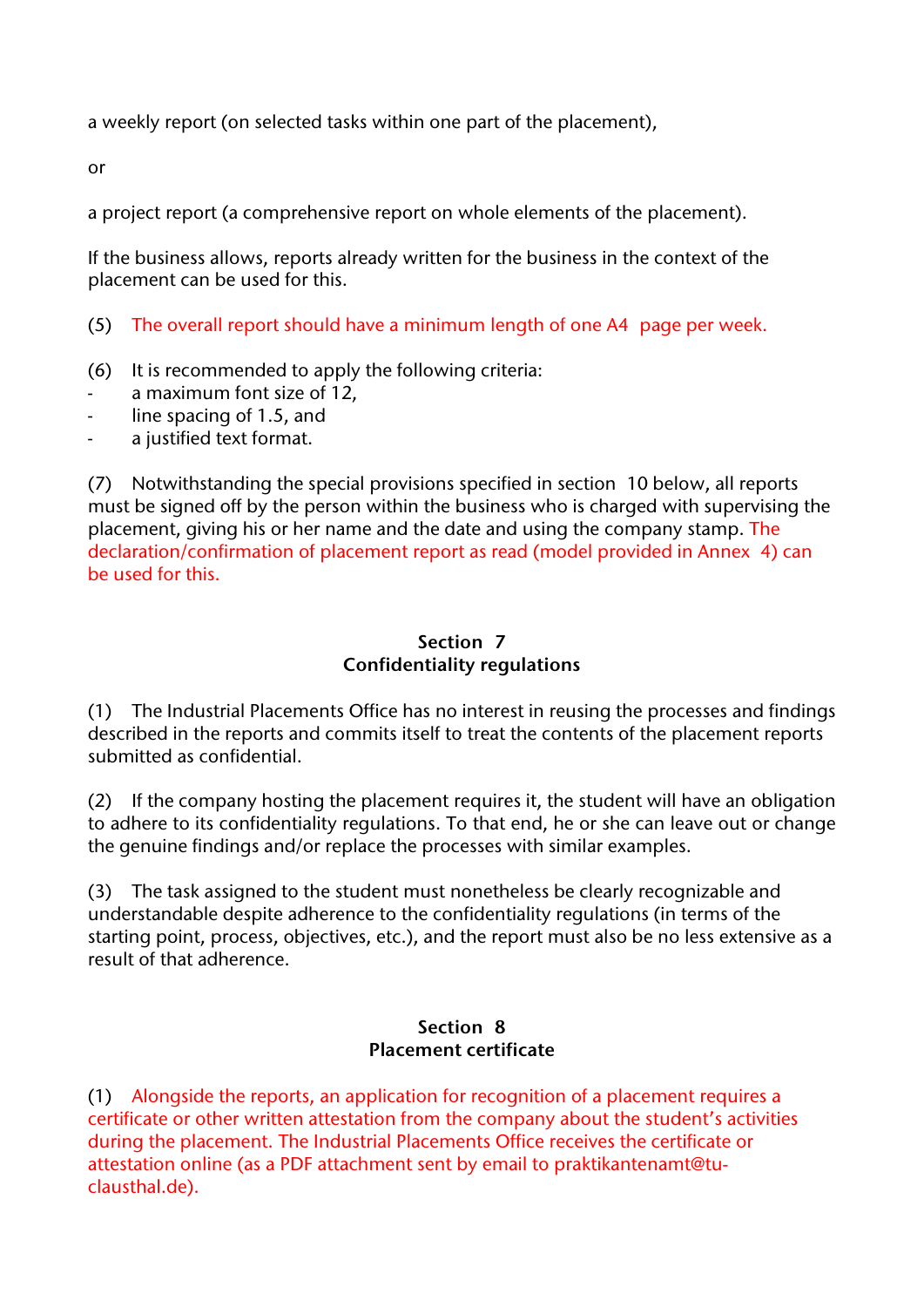(2) The certificate or attestation (model provided in Annex 4) must contain the following information:

- name of the business hosting the placement; as appropriate, department, location, sector,

student's family name, given name, date and place of birth,

start and end date of the placement.

itemized list of the activities, divided by area of operations or type of activity, and their duration,

explicit statement of the number of days missed, even if no days were missed.

(3) The wording of the certificate must make it unequivocally clear that it refers to a placement, e.g. by means of a heading like "Placement Certificate"

("*Praktikantenzeugnis*") and/or a statement that the student was a "placement student" or "intern" ("*Praktikant*"/"*Praktikantin*").

#### **Section 9 Recognition of the placement**

(1) Once the pre-study internship is finished and all the necessary evidence has been submitted (see sections 6 and 8 above), the internship is recognized by the Industrial Placement Office.

(2) The reports on the activities undertaken during the pre-study internship and the associated certificate should be sent to the Industrial Placements Office online (as PDF attachments sent by email to praktikantenamt@tu-clausthal.de).

(3) Before the start of the industrial placement prescribed in the Implementing Provisions for the relevant degree program, the nature and objectives of the activities to be undertaken as part of the placement need to be discussed and agreed with the placements coordinator of the relevant faculty. The placements coordinator also assumes the role of university liaison for students during their placements. Once the industrial placement is finished and all the necessary evidence has been submitted (see section 6 and 8 above), the internship is recognized by the Industrial Placement Office in cooperation with the relevant placements coordinator.

(4) After the end of the placement, the Industrial Placements Office receives the placement reports and the associated certificate within six months. These documents are sent to the Industrial Placements Office online (as PDF attachments sent by email to praktikantenamt@tu-clausthal.de).

(5) Students transferring from other universities receive full credit for placements that have already been recognized by industrial placements offices at German universities as part of closely related bachelor's or master's degree programs. They will need the certificate of recognition issued by their former university.

(6) Credit is given for recognized placements from other technical degree programs at German universities and from technical degree programs at universities of applied sciences or foreign universities if they adequately correspond to the stipulations of the Placement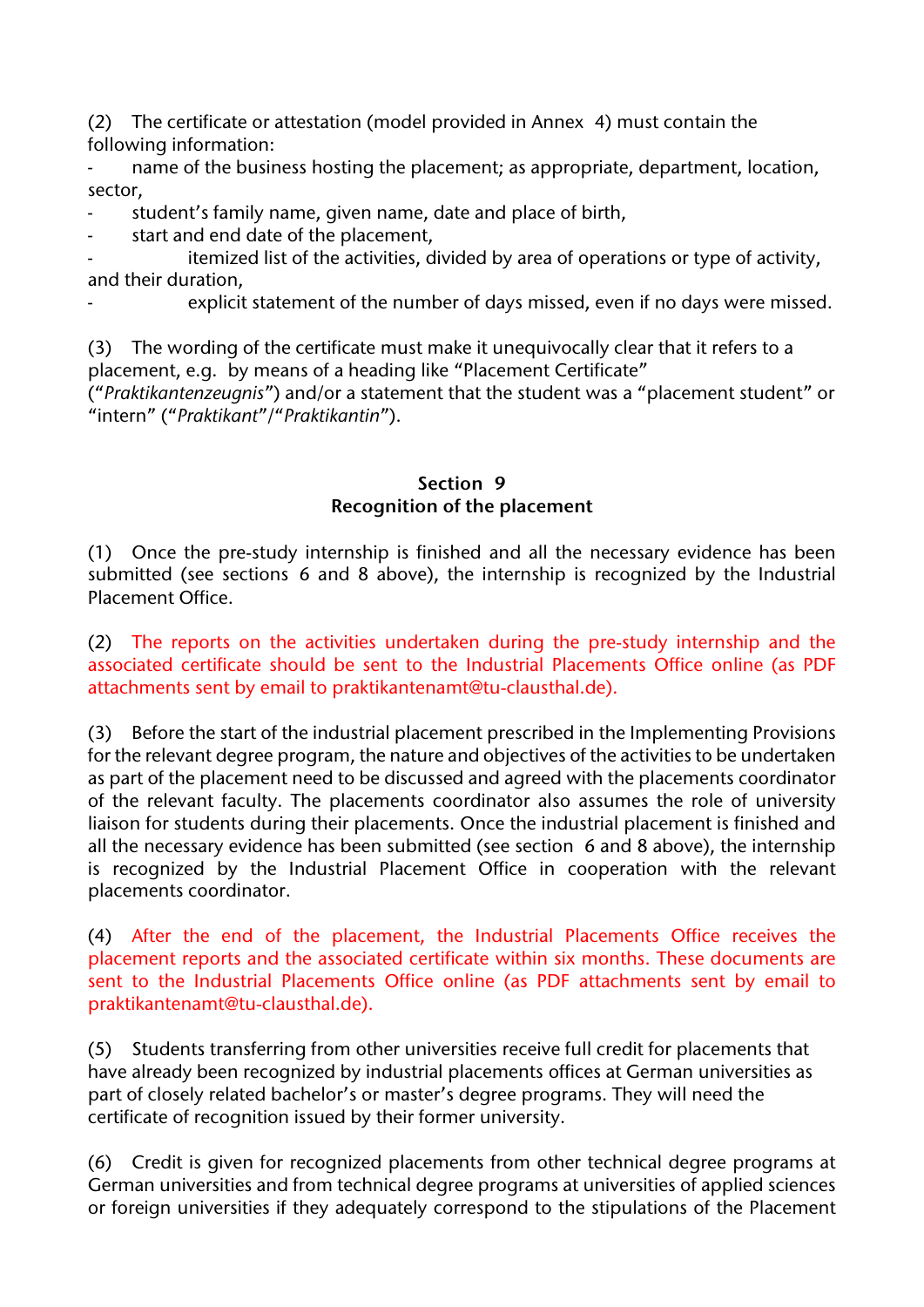Provisions for the relevant bachelor's or master's degree programs. They will need the corresponding certificates of recognition as well as, if relevant, certificates from the businesses, information about the underlying placement regulations, and reports.

### **Section 10 Special provisions**

(1) The following rules for various occupations are generally applicable in respect of placement times in the context of bachelor's or master's degree programs.

(a) Vocational training and work experience

Completed courses of vocational training and periods of hands-on work experience can be recognized as alternatives to the industrial placement if the required areas of activity correspond to the stipulations of the industrial placement. This will require the corresponding certificates and, if relevant, the training plan that was followed.

(b) Employment (as a working student)

An occupation primarily intended as gainful employment which the business does not explicitly attest to in its reference as having included a placement or internship (see section 8 above), but which is nonetheless beneficial to the student's vocational development, can be counted if it takes place in an appropriate area of activity and at a suitable business. This will require the corresponding certificates of employment as well as placement reports produced in accordance with the present Placement Guidelines, though the latter do not need to be signed off on behalf of the business.

(c) Technical training and service in the Bundeswehr

Periods of training and service completed in maintenance units providing at least secondechelon maintenance can be counted towards the pre-study internship if they cover the appropriate areas of activity. This will require general performance records (MOSC certification, "*ATN-Bescheinigung*") or free-form certification issued by the unit in question, as well as placement reports produced in accordance with the present Placement Guidelines, though the latter do not need to be signed off on behalf of the business. The issuing of such certification and the production of placement reports has been authorized by a directive from the Federal Ministry of Defence.

(2) Supplementary rules are set out in program-specific Placement Provisions.

## **Section 11 Exceptions**

In recognition of the special needs of students with children or care-dependent family members and students with disabilities or chronic illnesses, special arrangements can be agreed in liaison with individual placement students.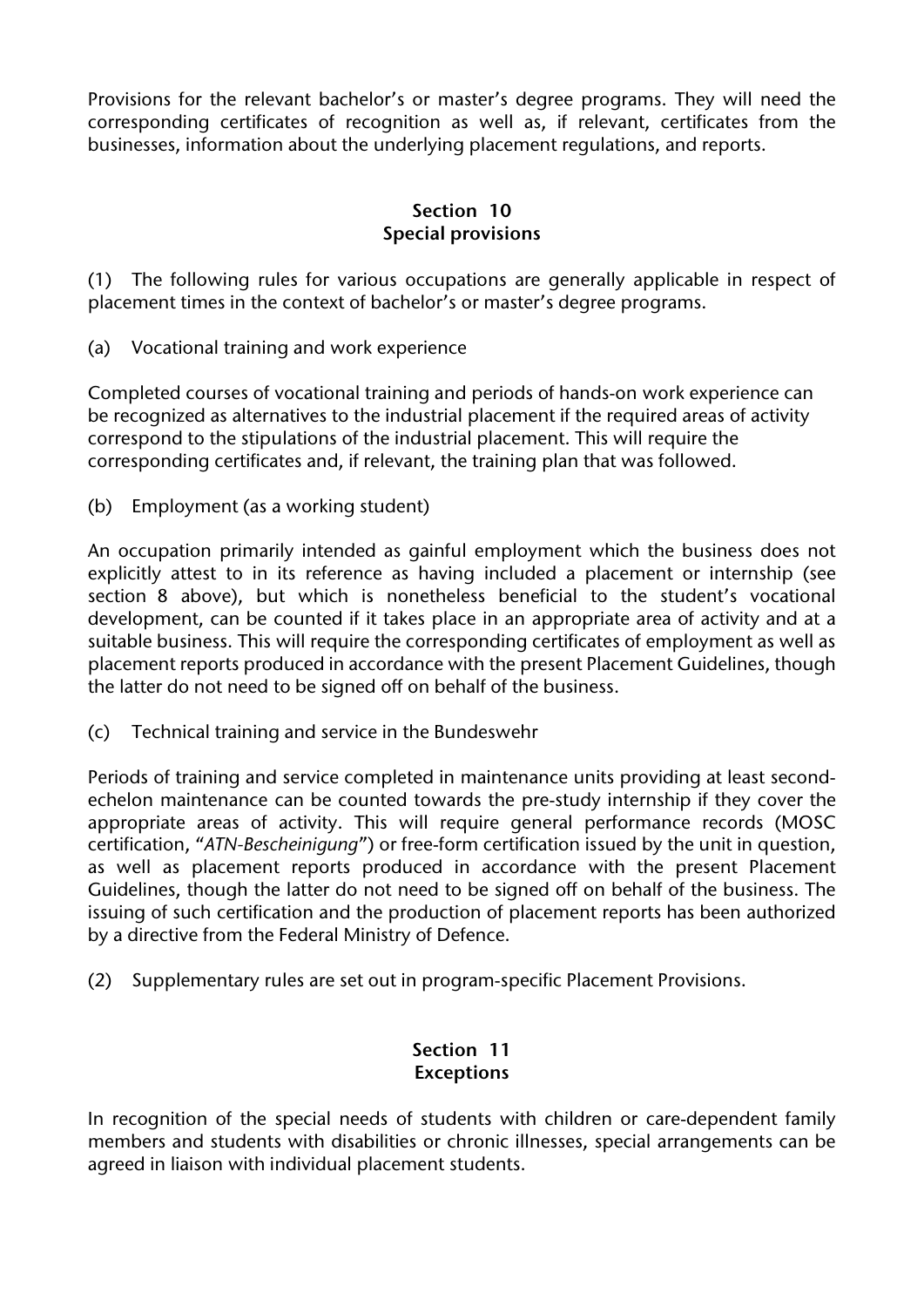#### **Section 12 The placement student at the company**

(1) Businesses for the placement

(a) The knowledge and experience to be imparted during the placement can primarily be gained in medium-sized and large industrial enterprises.

(b) Relatively large craft enterprises can also be suitable for placements under certain conditions. Engineering companies, service providers, and research institutes not attached to universities are also an option.

(c) University institutes and similar institutions are not allowed.

(d) Over and above its suitability in principle, the business hosting placement should also be recognized as a training provider by the Chamber of Industry and Commerce.

(2) Applications for placements

(a) Before starting their placements, future placement students should look at the Placement Guidelines and the Placement Provisions, or inquire at the TU Clausthal Industrial Placements Office, to familiarize themselves with the rules on the conduct of the placement, placement reports, etc. that are in place.

(b) The Industrial Placements Office provides advice and information, but it does not put students in touch with potential placements. Placement students apply to suitable companies directly. The relevant employment office, the Chamber of Industry and Commerce, and some professional associations are helpful when it comes to finding addresses. Current vacancy announcements from businesses and a wide range of links to employment websites are also available on the university's careers portal for students and graduates.

(3) Placement contract

The placement becomes a legally binding arrangement as a result of the placement contract concluded between the company and the placement student. The contract establishes the nature and duration of the placement as well as all the placement student's and the company's rights and obligations (model provided in Annex 2).

(4) Health insurance

It is urgently recommended that placement students join a company health insurance fund or other health insurance fund in accordance with section 9 of Book V of the Social Code, or a private health insurance scheme, unless they already have sufficient health insurance cover.

(5) Liability for social security contributions

Students are exempt from liability for unemployment insurance contributions. This is fundamentally not true in respect of pensions insurance. Exceptionally, under section 5(3)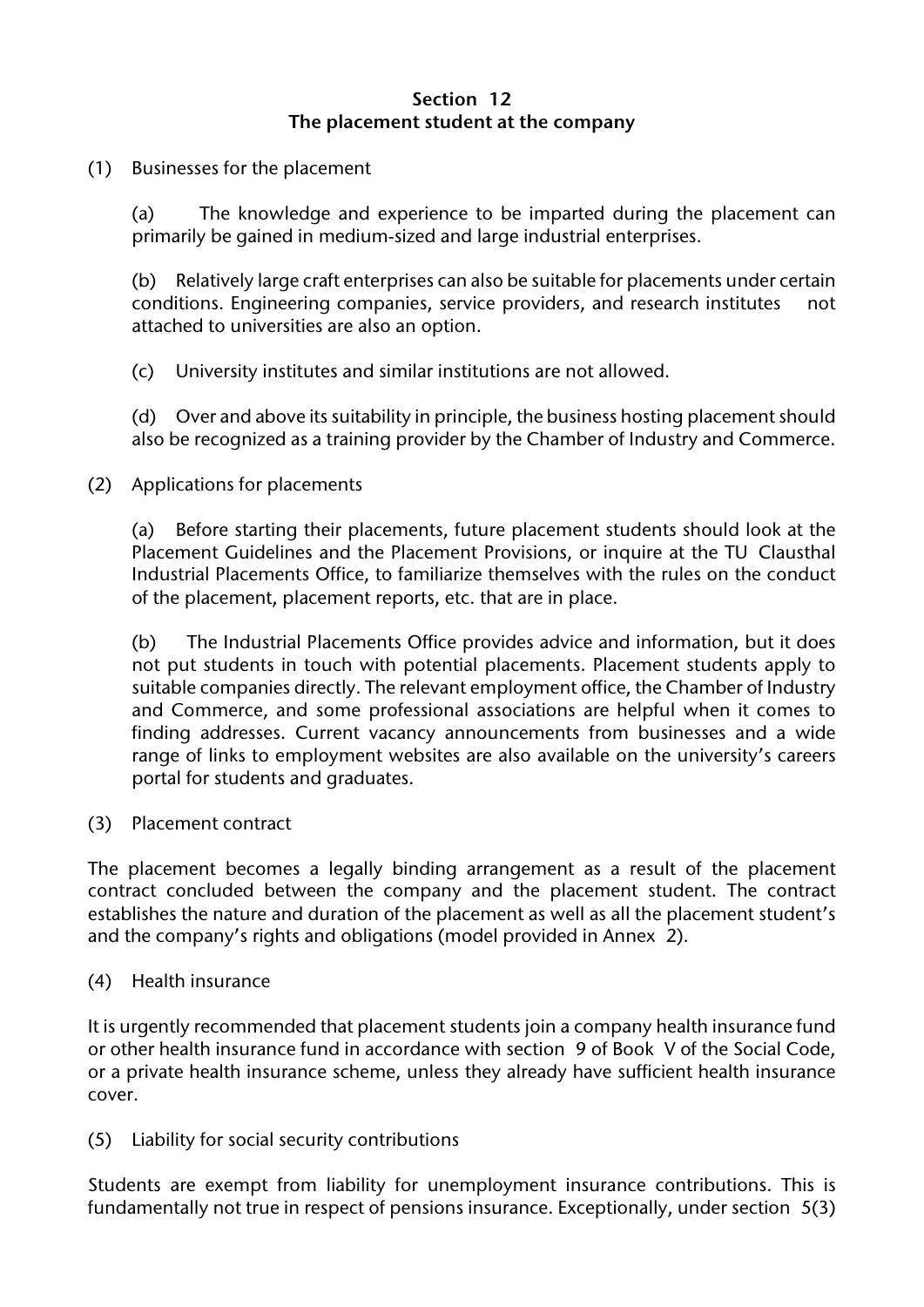of Book VI of the Social Code, people are not liable for pensions insurance contributions while on placements, if the placements are prescribed by the Implementing Provisions for their degree programs and undertaken while they are enrolled at university.

(6) Accident insurance

Accident insurance cover has to be provided via the employers' liability insurance association or accident insurance fund of the company hosting the placement.

(7) Payroll/income tax

The placement student has an obligation to declare the income he or she gains from the placement contract for tax purposes.

(8) BAföG – financial support for education and training

The placement counts as a period of training in the context of tertiary education and therefore eligible for BAföG funding. Information and advice on this is available from the Clausthal branch of Eastern Lower Saxony Student Services (*Studentenwerk OstNiedersachsen*).

(9) Supervision of placement students

(a) During their placements, students are meant to be supervised by someone who is appropriately qualified and directs their placement activities overall.

(b) Placement students have no obligation to attend vocational schooling. If they voluntarily attend schooling offered within the company, this must not take up a significant proportion of their working time.

(10) Standard working hours

Placement students' standard working hours per week are the same as for the company's ordinary employees.

(11) Vacation, illness, public holidays, days missed for personal reasons

(a) Any working time lost as a result of vacation, illness, public holidays, or other, personal reasons must be made up later. Hours of overtime as logged by the company can serve to offset absences. A student should ask for an extension to his or her contract if this is necessary for a placement element, once started, to be completed in one go.

(12) Leave

(a) If the university schedules dates which are a necessary part of the student's training during his or her placement time, such as examinations, so that the student needs to interrupt his or placement for that time, a maximum of three days' leave can be taken. All additional days off can be made up later, so that the placement can be fully recognized. Hours of overtime as logged by the company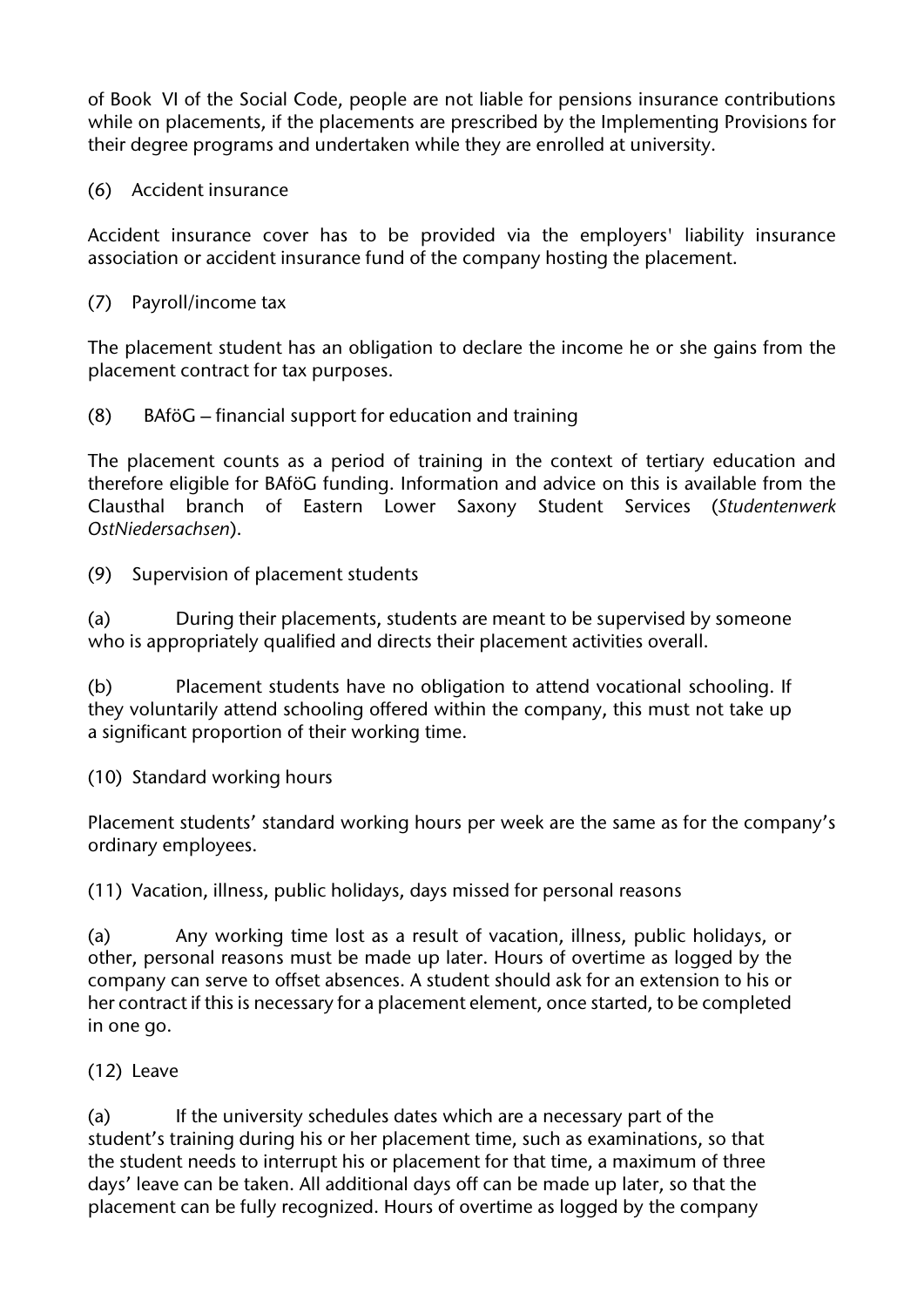can serve to offset time off. A contract extension can be requested if necessary.

#### **Section 13 Expiry, transitional provisions**

(1) Upon entry into force of the present General Placement Guidelines, the General Placement Guidelines of June 17, 2008 shall expire.

(2) If program-specific Placement Provisions refer to a previous version of the General Placement Guidelines, the references shall be understood to refer to those provisions which contain the relevant subject matter rather than those to which they previously referred. This shall also apply if the revised General Placement Guidelines diverge from the previous version.

(3) Any additional hardships arising as a result of the revision can be offset, upon application, by means of case-by-case decisions taken by the Examinations Committee.

#### **Section 14 Entry into force**

The revised General Placement Guidelines shall enter into force upon their publication in the official journal of Clausthal University of Technology, the *Amtliches Verkündungsblatt*, and shall apply for all students from the following day.

Annex 1

Address of the Industrial Placements Office:

Technische Universität Clausthal Dezernat 5 Studienzentrum Praktikantenangelegenheiten Adolph-Roemer-Straße 2A 38678 Clausthal-Zellerfeld Germany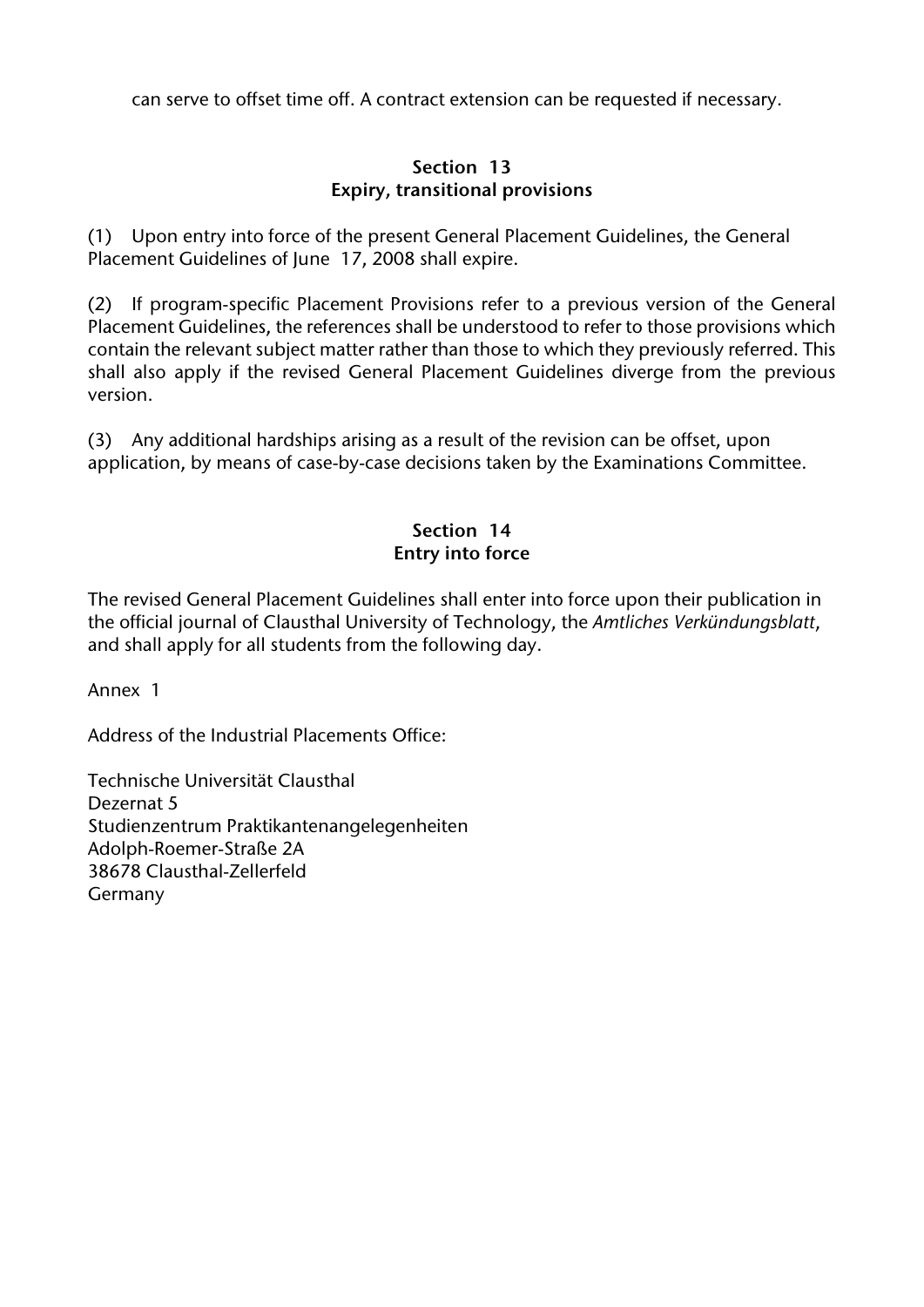#### **Annex 2**

Given the variety of motives that can underlie placements, the following contract can only serve as an example and may not meet all the requirements of a particular case. Attention should be paid to the duration, extent, and location of the placement as well as to the age and specific prior knowledge of the placement student on a case-by-case basis.

# **Placement contract (model)**

| in                                                                                                                                             |
|------------------------------------------------------------------------------------------------------------------------------------------------|
|                                                                                                                                                |
| $-$ hereinafter, "the company" $-$                                                                                                             |
|                                                                                                                                                |
|                                                                                                                                                |
| resident at                                                                                                                                    |
| - hereinafter, "the placement student" -                                                                                                       |
| hereby conclude the following contract on the completion of a placement<br>prescribed in the Implementing Provisions for the degree program in |
|                                                                                                                                                |

## **Section 1 Duration of the placement**

The placement shall be ............ weeks long. It shall begin on ........................................ and end on .........................................

## **Section 2 Area of activity**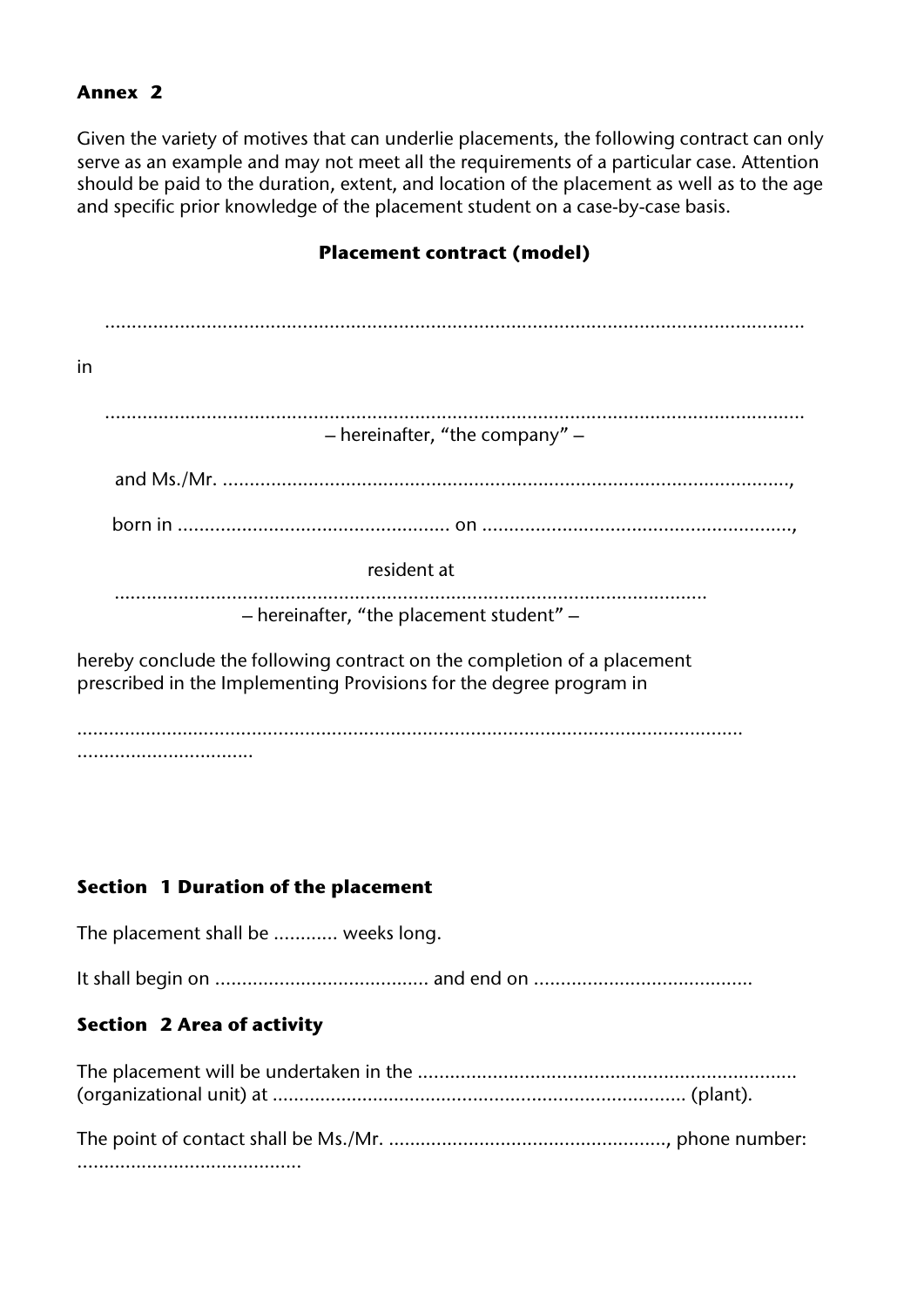# **Section 3 Responsibilities of the company**

The company hereby makes a commitment

1. to impart knowledge and experience of its field to the placement student, as its means allow and in alignment with the Placement Provisions of Clausthal University of Technology,

2. and to ensure that, after the placement has been completed or dissolved, the placement student receives a certificate attesting to its nature and duration as well as to the activities he or she engaged in.

# **Section 4 Responsibilities of the placement student**

The placement student hereby makes a commitment

1. to take all the opportunities offered to amass experience and knowledge,

2. to complete the tasks assigned to him or her conscientiously,

3. to respect the code of practice, official instructions, and rules of procedure of the company as well as the accident-prevention regulations of the accident-insurance provider and handle tools, machinery, and materials with care,

4. to keep the company's working hours;

5. to submit activity reports to the company for confirmation, if prescribed by the Placement Guidelines,

6. to safeguard the company's interests and maintain the confidentiality of essential company procedures which are not a matters of public knowledge,

7. and, in terms of time, to ensure that the intended objective of his or her work can be achieved despite any leave that he or she may take.

## **Section 5 Remuneration**

The gross monthly remuneration shall be EUR ............ for a training placement of ......... hours per week.

For each calendar month, it shall be paid by cashless transfer on the last working day of that same month.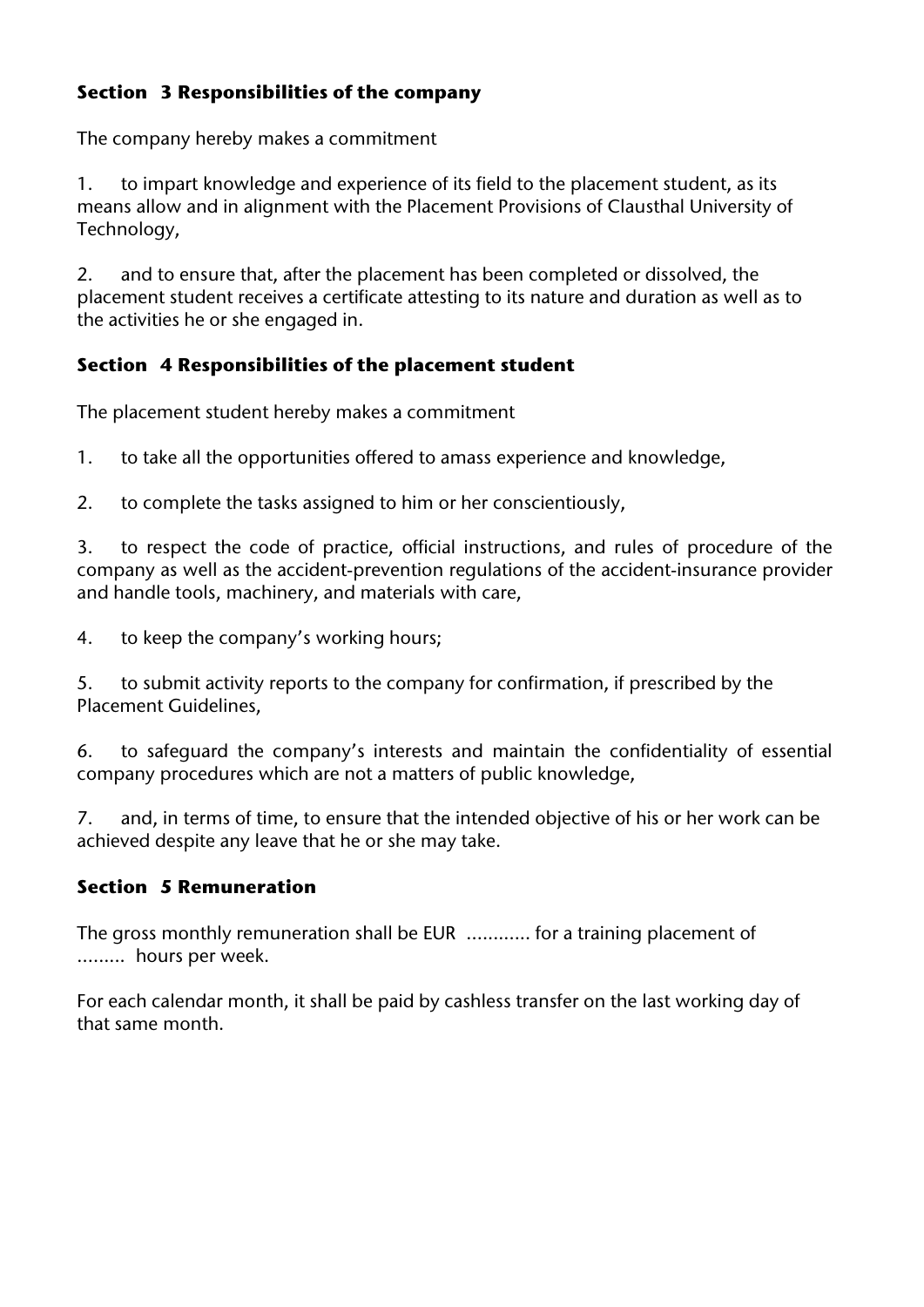# **Section 6 Leave, vacation time**

1. If the university schedules dates which are a necessary part of the student's training, the company shall give the placement student leave. The placement student shall apply for leave in good time, providing evidence of its necessity with the application.

2. The company shall grant the placement student vacation time in line with the applicable legislation.

# **Section 7 Unfitness for work**

If unfit for work because of illness or an accident, the placement student shall have an obligation to inform his or her organizational unit without delay. Moreover, a medical certificate valid from the first calendar day of unfitness for work shall be submitted to the relevant organizational unit without delay. In all other respects, the relevant legislation shall apply.

# **Section 8 Termination of the placement**

The first two weeks of the placement shall be considered a probationary period. During the probationary period, the placement contract can be terminated with two weeks' notice by either party without the need to specify a reason.

After the probationary period, the contract can only be terminated

without notice on substantial grounds

or, by the placement student, with four weeks' notice if he or she wishes for personal reasons to cease working at the company.

Termination must be done in writing with the grounds for termination specified.

# **Section 9 Collateral agreements/contract amendments**

The placement shall be governed solely by the present contract. No collateral agreements shall be concluded. Any amendments or additions must be made in writing.

# **Section 10 Laws/operating agreements**

In all other respects, the applicable legislation and the operating agreements, official instructions, and rules of procedure of the company shall apply, as most recently amended, unless the special character of the placement gives rise to divergent provisions. Any special arrangements shall be established in writing. The placement student's liability shall be limited to intention and gross negligent conduct.

Irrespective of the legal status of an employee, employers must give the necessary briefing on occupational health and safety in accordance with DGUV Regulation 1: Principles of prevention (*GUV – V A 1: Grundsätze der Prävention*) at the beginning of the placement.

# **Section 11 Conclusion of the contract**

The present contract shall be signed in triplicate: one copy shall go to each of the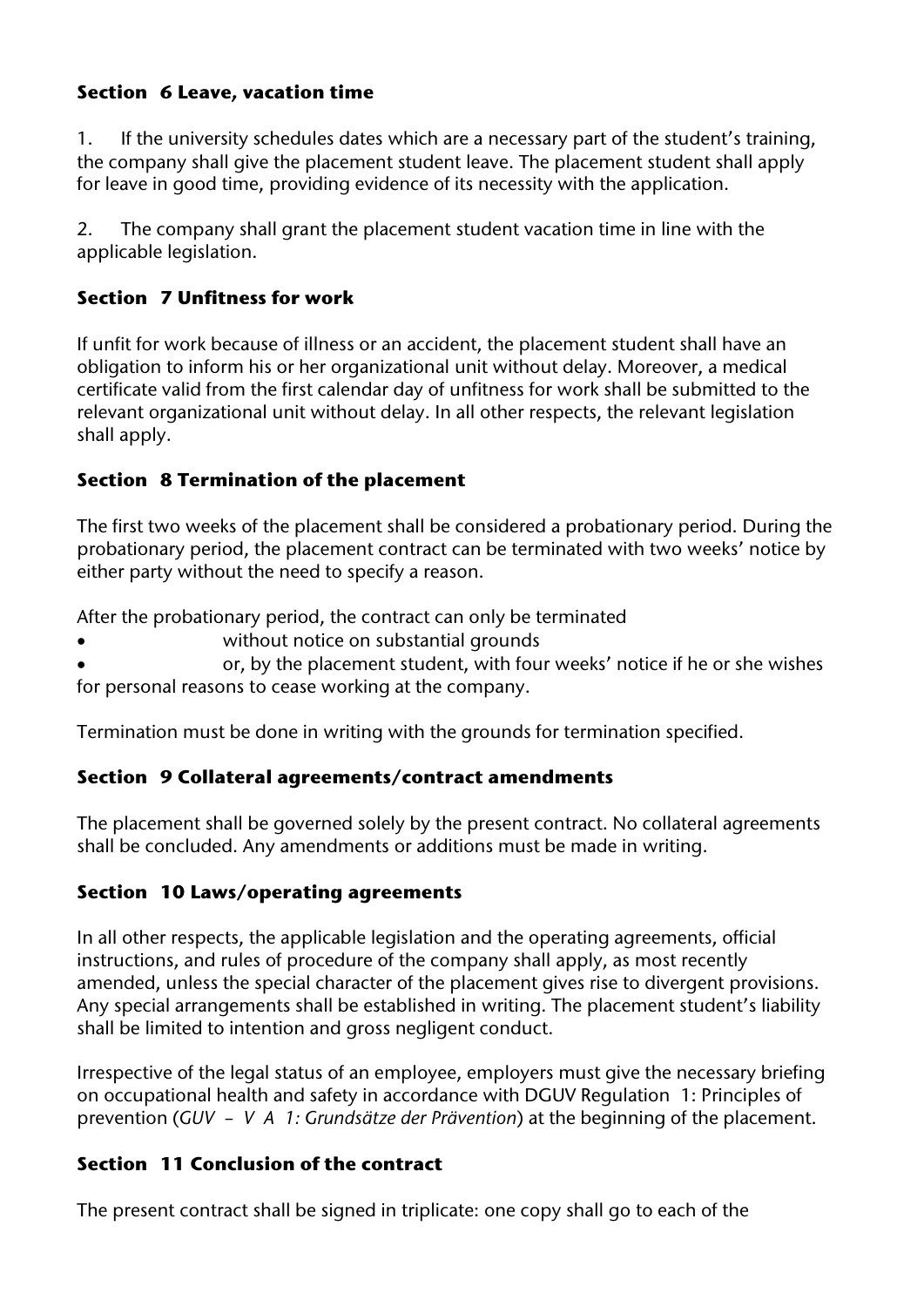contracting parties and one to the university.

| The company |
|-------------|
|             |
|             |
|             |

The placement student Location, date

Signature ………………………………

A placement contract like this can have the section below added if the placement student will be working on a previously specified paper. It is particularly to be recommended if the student will have opportunity within the scope of the placement to develop important improvements.

## **Additional provisions**

During the placement, the placement student shall produce the following technical academic paper:

……………………………………………………………………………….. (topic of paper)

For any inventions and technical proposals for improvement made during the placement in the course of placement activities, the Employee Inventions Act (*Arbeitnehmererfindungsgesetz*) shall apply, supplemented by the provisions and regulations of the Act on Copyright and Related Rights (*Urheberrechtsgesetz*), the Patent Act (*Patentgesetz*), and the Utility Models Act (*Gebrauchsmustergesetz*). For work produced during this placement period, the company hosting the placement shall be granted a non-exclusive right of use if it is protected by copyright.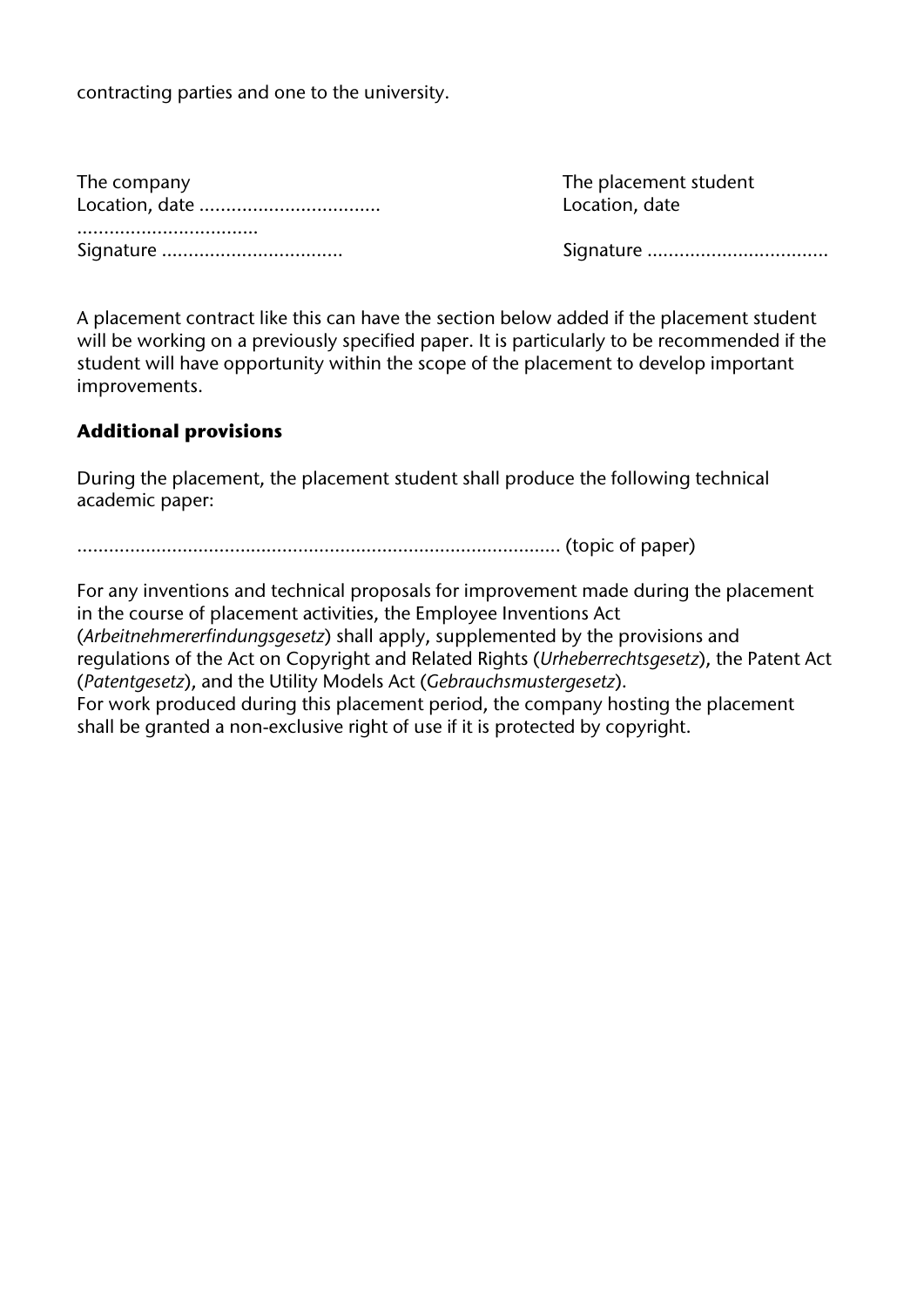#### **Annex 3**

## **Placement Certificate (model)**

Mr./Ms. ......................................................................, born on ............................................................,

resident at (street, town/city) ........................................................................................................,

was engaged as a university placement student from ................................ until ................................... as follows:

| Nature of occupation   | <b>Weeks</b> |
|------------------------|--------------|
|                        |              |
|                        |              |
|                        |              |
|                        |              |
|                        |              |
|                        |              |
|                        |              |
|                        |              |
|                        |              |
|                        |              |
|                        |              |
|                        |              |
|                        |              |
|                        |              |
|                        |              |
|                        |              |
|                        |              |
|                        |              |
|                        |              |
|                        |              |
|                        |              |
|                        |              |
|                        |              |
|                        |              |
| Total number of weeks: |              |

Standard working hours per week: .......................hours

Days absent in total: ....., of which ..... for vacation, ..... for illness, ….. for other reasons

The student has written a placement report.

Company: …………………………………………………

Address: ……………………………………………

……………………………………………………………

Place: ………………………… Date: ………………….…… ………………………………………………..

(Company stamp and signature)